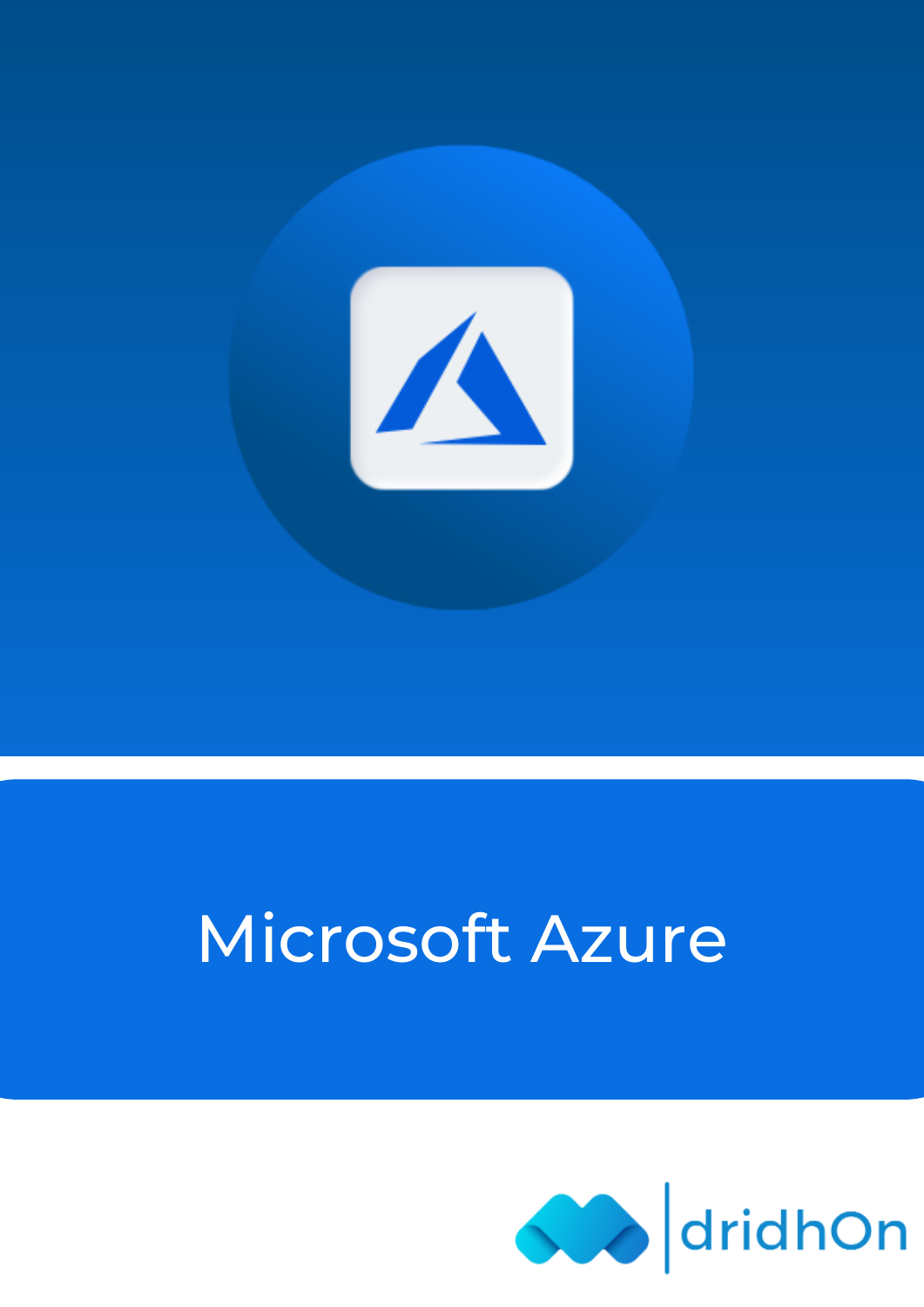## Course Overview:

Microsoft Azure Training will give you a complete idea of Azure Cloud Computing and its fundamentals on Cloud applications. The Azure course covers major topics like master cloud architecture, components, Resource Manager, Virtual Network connectivity, deploying the cloud infrastructure, and security.

## **Training Features:**

- 8X higher interaction in live online classes conducted by industry experts
- 50 Hrs. live Classes of Azure Administrator with Interview Preparation
- 3 real-time industry projects with hands-on preparation
- Unlimited Interview Opportunities with Placement Support
- Industry-recognized course completion certificate

## Delivery Mode:

Online Live Virtual Instructor Led Training

## Target Audiance:

The Basic Requirement to start a career as a Microsoft Azure, you'll need a Bachelor's degree or at least 1+ years of experience in Information Technology (IT). A Bachelor's degree in Technology justice will help you get the job.

## Key Learning Outcomes:

- Efficient knowledge on Azure and its services.
- Architecture of Azure.
- Networking.
- Linux.
- Designing Security.
- PowerShell scripting.

# Certification Details:

- Complete at least 85 percent of the course or attend one complete batch
- Successful completion and evaluation of the project

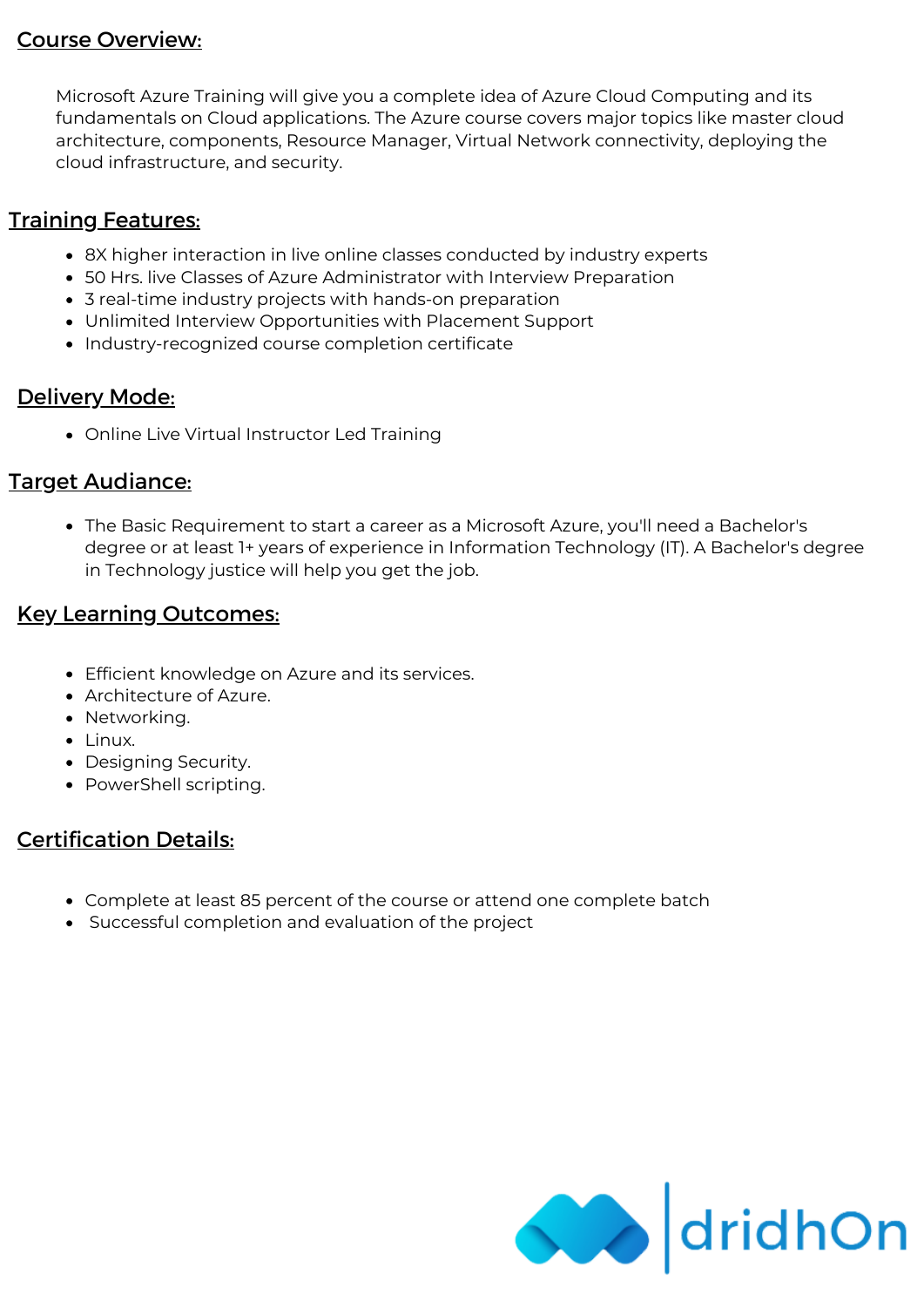#### Module 01 - Introduction to Microsoft Azure

- 1.1 Introduction to cloud computing
- 1.2 What is Microsoft Azure?
- 1.3 Microsoft Azure Services
- 1.4 Creating a Microsoft Azure Account
- 1.5 Azure CLI, Azure PowerShell
- 1.6 Managing Azure Resources & Subscriptions
- 1.7 Azure Resource Manager
- 1.8 Microsoft Azure Architecture

#### Module 02 - Introduction to ARM & Azure Storage

- 2.1 Azure Resources & Subscriptions
- 2.2 Azure Resource Manager
- 2.3 Managing Azure Resources
- 2.4 Azure Tags
- 2.5 Azure Storage Account & its types
- 2.6 Azure Blob Storage
- 2.7 Azure Content Delivery Network (CDN)
- 2.8 Azure Files Storage
- 2.9 Azure File Sync

## Module 03 - Introduction to Azure storage

- 3.1 Azure Table Storage
- 3.2 Azure Queue Storage
- 3.3 Azure Storage Explorer
- 3.4 Azure Shared Access Signature (SAS)
- 3.5 Azure Databox
- 3.6 Azure Storage Replication
- 3.7 Data Replication Options
- 3.8 Azure Import/Export Service

## Module 04 - Azure Virtual Machines

- 4.1 Azure Virtual Machines
- 4.2 Data Disks in Azure
- 4.3 Azure VMs & Interfaces
- 4.4 ARM templates
- 4.5 VHD templates
- 4.6 Custom Images of Azure VM
- 4.7 Virtual Machine Scale Sets
- 4.8 Virtual Machine Availability Sets

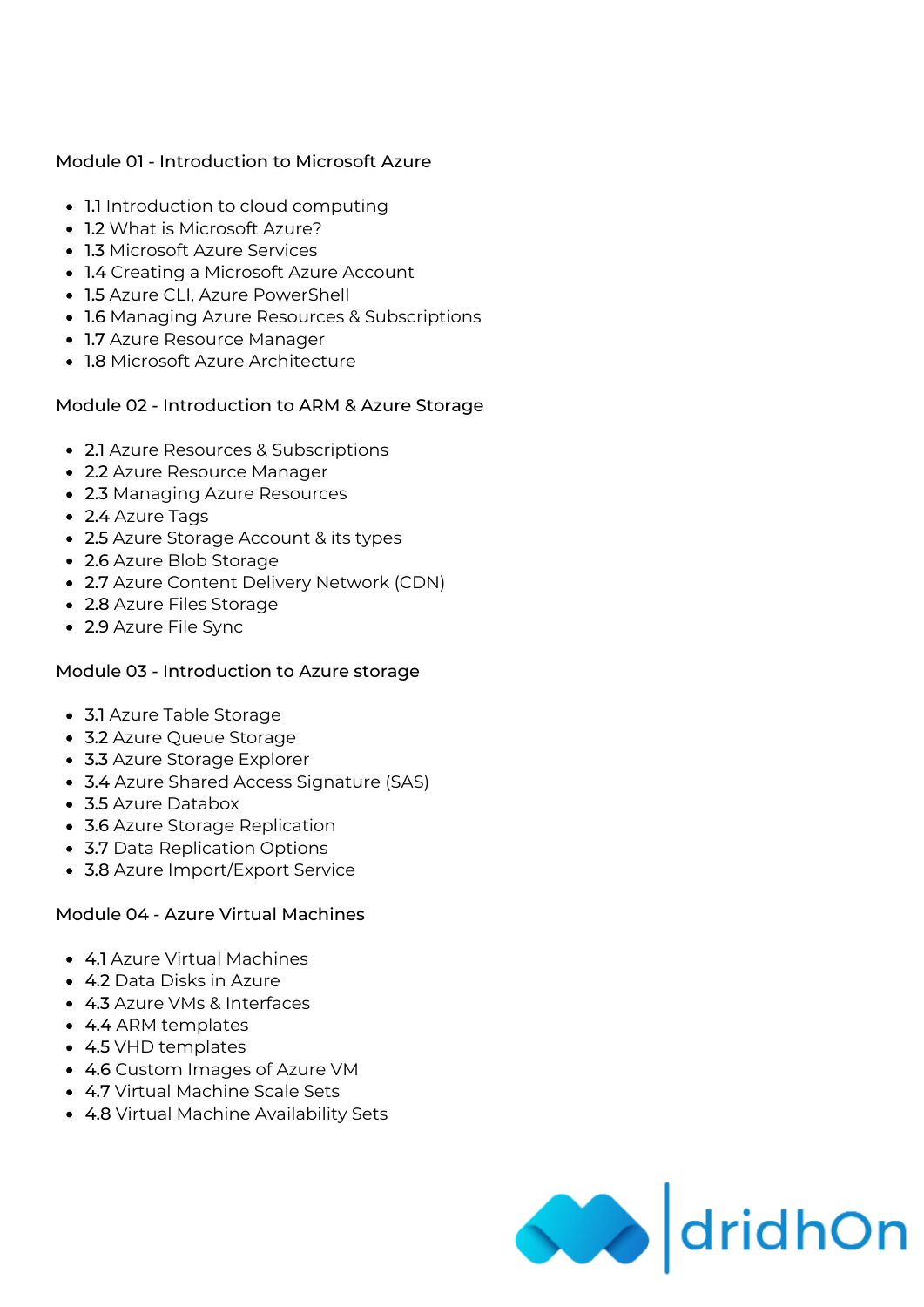## Module 05 - Azure App and Container services

- 5.1 App Service Web App for Containers
- 5.2 App Service plan
- 5.3 Networking for an App Service
- 5.4 Deployment slots
- 5.5 Container image
- 5.6 Azure Kubernetes Service
- 5.7 Azure Container Registry

#### Module 06 - Azure Networking - I

- 6.1 Azure Virtual Networks
- 6.2 Azure Vnet Components
- 6.3 IP Address Public & Private IPs
- 6.4 Azure Vnet Subnets
- 6.5 Azure Network Interface Cards (NIC)
- 6.6 Network Security Group (NSG)
- 6.7 Route Tables
- 6.8 Service Tags
- 6.9 Azure DNS
- 6.10 Private DNS

#### Module 07 - Azure Networking - II

- 7.1 Application Gateway
- 7.2 Azure Front Door Service
- 7.3 Azure Traffic Manager
- 7.4 Application Security Groups
- 7.5 Azure Load Balancers
- 7.6 Azure Firewall
- 7.7 Azure Bastion
- 7.8 Network Watcher
- 7.9 Azure Express Route
- 7.10 Express Route Circuits
- 7.11 Express Route Peering

## Module 08 - Authentication and Authorization in Azure using RBAC

- 8.1 Identity and Access Management in Azure
- 8.2 Role Based Access Management (RBAC)
- 8.3 Role Definitions
- 8.4 Role Assignment in Azure Resources
- 8.5 Azure Users & Groups
- 8.6 RBAC Policies